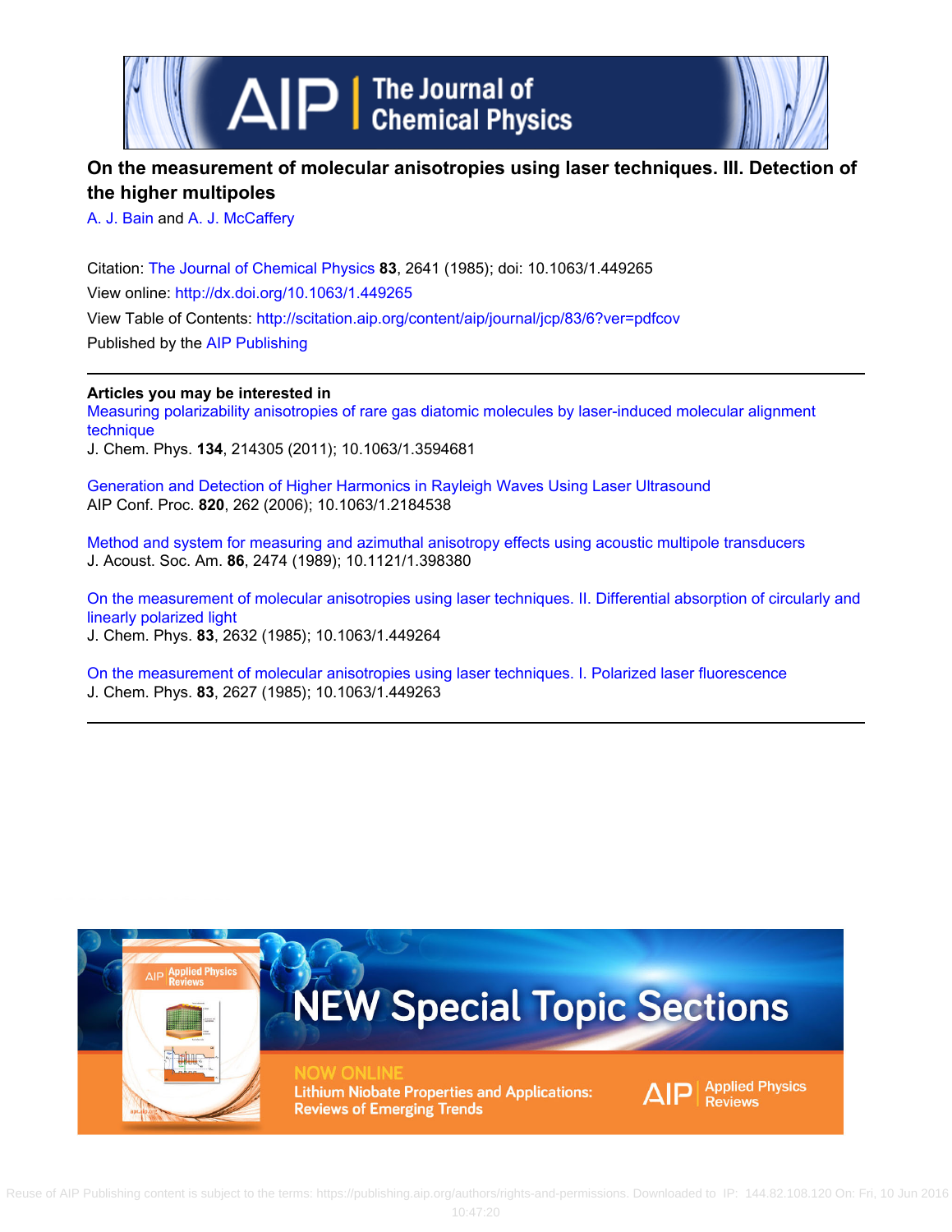## On the measurement of molecular anisotropies using laser techniques. HI. Detection of the higher muliipoles

A. J. Bain<sup>a)</sup> and A. J. McCaffery

*School of Chemistry and Molecular Sciences, University of Sussex, Brighton BN1 9QJ, United Kingdom* 

(Received 5 September 1984; accepted 4 April 1985)

In this paper we discuss the problem of measuring the higher moments  $(K>2)$  of a generalized anisotropic distribution of molecular rotors. Two photon absorption techniques may be used to obtain these quantities and the appropriate expressions for linear and circular dichroism are derived.

#### I. INTRODUCTION

In previous papers in this series, $1.2$  we have considered the problems associated with the characterization of an anisotropic array of molecules in their electronic ground states but with single quantum level resolution. This anisotropy may arise in more than one way; through chemical reaction, via photofragmentation<sup>3</sup> or as a result of flow in a concentration gradient<sup>4</sup> to name some commonly occurring instances. In part  $I<sup>1</sup>$  we demonstrated that resonance fluorescence polarization ratios are not an unequivocal guide to ground state molecular polarizations since the experimental observables have contributions from more than one multipole component of the ground state. Perturbations during the excited state lifetime further reduce the value of the technique by introducing the possibility of cross relaxation between multipole components. Part II develops an alternative method, namely circular and linear differential *absorption* and we showed that unambiguous determination of ground state multipole moments of rank up to  $K'' = 2$  was possible via these experiments by choosing the proper experimental geometry and probe polarization.

In part I [Eqs. (4) and (7)] it was shown that an arbitrary anisotropy in the ground state could be expressed as a multipolar series having moments,  $J' J' \rho_{Q}^{\kappa}$ , with tensorial rank  $K'' = 0, 1, 2, \ldots$ . The higher multipoles such as the octopolar  $(K'' = 3)$  and hexadecapolar  $(K'' = 4)$  may be nonzero and their measurement presents some difficulties. One solution may be to combine an absorption experiment yielding  $K'' = 0$ , 1, and 2 as outlined in part II with a full polarization analysis of the rotationally resolved fluorescence, the latter containing terms in  $K'' > 2$ . This method is implicit in the aforementioned papers<sup>1,2</sup> and the evaluation of the higher moments is discussed by Greene and Zare<sup>3</sup> in some detail.

Here however we consider an alternative method, namely, two photon linear and circular dichroism. Developments in laser technology have made high resolution twophoton spectroscopy a readily accessible spectroscopic technique<sup>5</sup> and in this work we describe how the method may be used to obtain directly the higher moments of the ground state anisotropy.

In the first part of this series<sup>1</sup> we derived a relationship between the state multipolar moments of an excited state and those of an anisotropic ground state array:

$$
{}^{IJ}\rho_{Q}^{K}(\hat{\epsilon},z) = \sum_{K^{+}Q^{+}} (-1)^{J-M_{1}+J^{+}-M_{1}''}
$$
  
\n
$$
\times {J \atop M_{1}''M_{2}''} \times {J \atop M_{1}''-M_{2}''-Q} \begin{pmatrix} J^{*} & J^{*} & K^{*} \\ M_{1} & -M_{2} & -Q \end{pmatrix} {M_{1}'' \atop M_{1}''-M_{2}''-Q''}
$$
  
\n
$$
\times (2K+1)^{1/2} (2K^{*}+1)^{1/2} \langle \alpha JM_{1} | \hat{\epsilon} \cdot d | \alpha^{*} J^{*} M^{*} \rangle
$$
  
\n
$$
\times \langle \alpha JM_{2} | \hat{\epsilon} \cdot d | \alpha^{*} J^{*} M_{2}'' \rangle + {J^{*}J^{*}} \rho_{Q^{*}}^{K^{*}}(g,z), \qquad (1)
$$

where the symbols are defined in part I<sup>1</sup> and  $J'J'\rho_0^{K'}(g,z)$ is the K "th multipolar moment (of component *Q)* of the ground state molecular array.

In Eq. (18) of part I we showed that the individual ground state multipoles may contribute to the multipolar moments of the excited array in a manner which depends predictably on the way in which the excited state is formed. In this way the ground state multipolar moments influence the polarization of the fluorescence from the excited state and thus may in principle be determined.<sup>3</sup> However, circumstances often mitigate against such a determination and the low light levels characteristic of fully resolved emission spectra and/or experimental complexities of the kind referred to in part II of this series<sup>2</sup> make an alternative probe of the higher multipole moments of the ground state desirable.

Below we present the theory of two photon linear and circular dichroism with particular reference to the measurement of the higher multipoles  $(K'' > 2)$  of the ground state array. It will be seen that this form of determination has a number of advantages over other methods.

In a series of recent papers<sup> $6-8$ </sup> the consequences of linearly and circularly polarized nonresonant two photon excitation were discussed in terms of the state multipoles characterizing the polarization of the excited state ensemble. The high degree of polarization stored in the array as a result of the excitation process is reflected in the resonance fluorescence polarization. The theoretical polarization ratios for these transitions were seen to be significantly higher than for the analogous single photon processes. Two photon absorption (TPA) measurements should therefore prove a highly sensitive probe of ground state anisotropy in which all the ground state multipoles of rank  $K'' = 0$  to  $K'' = 4$  can contribute to the intensity. At present the theory of two photon circular dichroism has been restricted solely to solution studies of chiral molecules,<sup>9</sup> however a recent theoretical treatment of polarized two photon absorption in relation to single photon circular and linear dichroism has been pre-

<sup>&</sup>lt;sup>a)</sup> Present address: Department of Chemistry, University of Pennsylvania, Philadelphia, PA 19104.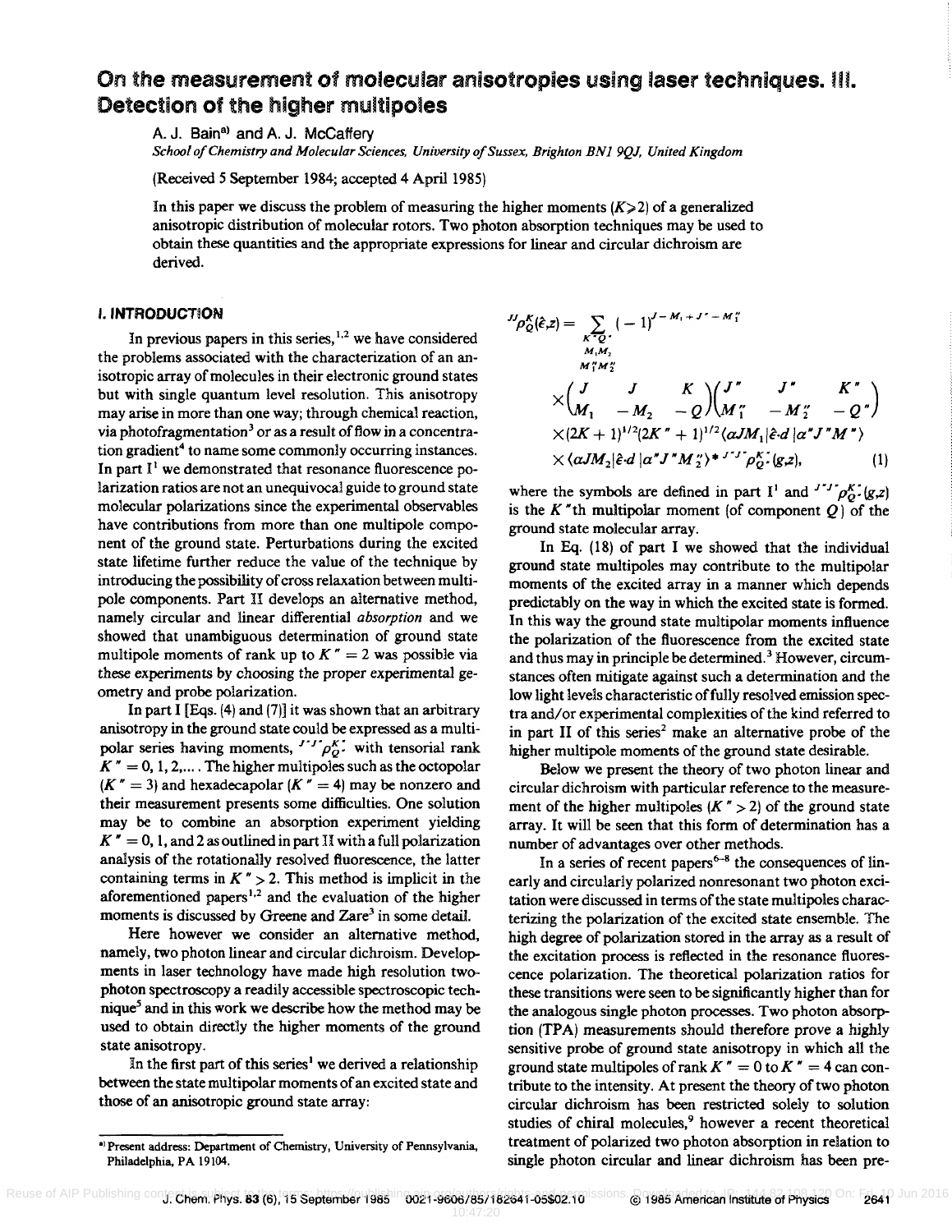sented by Nairn *et al.*<sup>10</sup> Their approach uses one- and twovector, density-of-states functions to describe the polarization of an arbitrarily ordered ensemble and does not extend to a full multipolar treatment nor to direct rotational resolution. In the following section we consider the nonresonant TPA for both circularly and linearly polarized photons and proceed to derive expressions for rotationally resolved two photon circular and linear absorption ratios. For simplicity we will restrict the discussion to rotational transitions in which  $\Delta J = \pm 2$ . The selection rules in this case permit the contribution of only one intermediate (virtual) rotational lev $el J'$  to the transition moment thus:

$$
\alpha''J \overset{\omega_1 + \omega_2}{\rightarrow} \alpha J.
$$

Here  $\alpha$  represents all quantum numbers other than rotational and  $\omega_1$  and  $\omega_2$  are the frequencies of the two photons.

#### II. CIRCULARLY POLARIZED TWO PHOTON ABSORPTION

The absorption intensity  $I$  for two photons of the same circular polarization  $q_A$  is given by

$$
I(2q_A,\hat{O}) = g(\omega) \sum_{\substack{M''_1M''_2\\ \alpha'M'M\\ K^*Q^*}} \langle \alpha JM | d_{q_A}^1 | \alpha' J'M' \rangle
$$
  
\$\times \langle \alpha' J'M' | d\_{q\_A}^1 | \alpha'' J''M'' \rangle\$  
\$\times \langle \alpha JM | d\_{q\_A}^1 | \alpha' J'M' \rangle^\* \langle \alpha' J'M' | d\_{q\_A}^1 | \alpha'' J''M'' \rangle^\*\$

$$
\times D(\alpha' J'_1 \omega_1 \omega_2)|\epsilon_{q_A}^{j_1} |^{*}(-1)4q_A
$$
  
\n
$$
\times (-1)^{J^* - M''_1} \begin{pmatrix} J'' & J'' & K'' \\ M''_1 & M''_2 & -Q'' \end{pmatrix}
$$
  
\n
$$
\times (2K'' + 1)^{1/2} {J''J'}\rho_{Q}^{\kappa} \cdot (g, \hat{O}),
$$
 (2)

where  $g(w)$  is the line shape function for the two photon transition and  $D(\alpha'J',\omega_1,\omega_2)$  contains the detuning parameters for the transition. As is usual in circularly polarized excitation, the quantization axis is  $\ddot{\theta}$ , the propagation vector of the light beam. Application of the Wigner-Eckart theorem in tion, the quantization axis is  $\sigma$ , the propagation vector of the<br>light beam. Application of the Wigner-Eckart theorem in<br>the space fixed frame defined by  $\hat{O}$  followed by some manipulation of the *3j* symbols and summation over the magnetic quantum numbers using standard sum rules<sup> $11$ </sup> gives

$$
I(2q_A, \hat{O}) = g(\omega) \sum_{\alpha_1, \alpha_2} (2a_1 + 1)(2a_2 + 1)(-1)^{J^* + J' + q_A}
$$
  
\n
$$
\times D(\alpha' J', \omega_1 \omega_2) | \langle \alpha J || d^* || \alpha' J' \rangle \langle \alpha' J' || d^* || \alpha'' J'' \rangle |^2
$$
  
\n
$$
\times \begin{bmatrix} 1 & 1 & a_1 \\ J & J'' & J' \end{bmatrix} \begin{bmatrix} a_1 & 1 & a_2 \\ J' & J'' & J \end{bmatrix} \begin{bmatrix} a_2 & 1 & K'' \\ J'' & J'' & J' \end{bmatrix}
$$
  
\n
$$
\times \begin{pmatrix} 1 & 1 & a_1 \\ q_A & q_A & -q_A \end{pmatrix} \begin{bmatrix} a_1 & 1 & a_2 \\ 2q_A & -q_A & -q_A \end{bmatrix}
$$
  
\n
$$
\times \begin{pmatrix} a_2 & 1 & K \\ q_A & -q_A & 0 \end{pmatrix} (2K'' + 1)^{1/2} J^{*J''} \rho_0^{K''}(g, \hat{O}).
$$
  
\n(3)

Here  $a_1$ ,  $a_2$  are summation parameters.

The corresponding expression for two photons each having polarization  $-q_A$  is given by

$$
I(-2q_A,\hat{O}) = g(\omega) \sum_{\substack{a_1a_2 \\ a'K}} (2a_1 + 1)(2a_2 + 1)(-1)^{J^* + J^* + q_A} D(\alpha' J' \omega_1 \omega_2) |\langle \alpha J || d^* || \alpha' J' \rangle \langle \alpha' J' || d^* || \alpha'' J'' \rangle |^2
$$
  
 
$$
\times \begin{bmatrix} 1 & 1 & a_1 \\ J & J'' & J' \end{bmatrix} \begin{bmatrix} a_1 & 1 & a_2 \\ J' & J'' & J \end{bmatrix} \begin{bmatrix} a_2 & 1 & K'' \\ J'' & J'' & J' \end{bmatrix} \begin{bmatrix} 1 & 1 & a_1 \\ q_A & q_A & -2q_A \end{bmatrix} \begin{bmatrix} a_1 & 1 & a_2 \\ 2q_A & -q_A & -q_A \end{bmatrix}
$$
  
 
$$
\times \begin{pmatrix} a_2 & 1 & K'' \\ q_A & -q_A & 0 \end{pmatrix} (2K'' + 1)^{1/2} J'' J'' \rho_0^{K''}(g, \hat{O})(-1)^{K''}. \tag{4}
$$

The two photon circular absorption ratio is given by  $(I_{2q_A} - I_{2q_A})/(I_{2q_A} + I_{2q_A})$ . Substituting Eqs. (3) and (4) into this expression gives

$$
\frac{I_{2q_A} - I_{-2q_A}}{I_{2q_A} + I_{-2q_A}} = \sum_{a_i a_j} (2a_1 + 1)(2a_2 + 1)(-1)^{j^* + j^* + q_A} \left\{ \frac{1}{J} \frac{1}{J''} \frac{a_1}{J''} \right\} \left\{ \frac{a_1}{J''} \frac{1}{J''} \frac{a_2}{J''} \right\} (2K'' + 1)^{1/2}
$$
\n
$$
\times \left\{ \frac{a_2}{J''} \frac{1}{J''} \frac{K''}{J''} \right\} \left( \frac{a_1}{q_A} \frac{a_1}{q_A} - 2q_A \right) \left( \frac{a_1}{2q_A} \frac{1}{-q_A} - \frac{a_2}{-q_A} \right) \left( \frac{a_2}{q_A} \frac{1}{-q_A} \frac{K''}{0} \right)
$$
\n
$$
\times \left[ 1 + (-1)^{K^* + 1} \right]^{j^* + j^*} \rho_0^{K'}(g, \hat{O})
$$
\n
$$
\left[ \sum_{a_i a_2} (2a_1 + 1)(2a_2 + 1)(-1)^{j^* + j^* + q_A} \left\{ \frac{1}{J} \frac{1}{J''} \frac{a_1}{J''} \right\} \left[ \frac{a_1}{J''} \frac{1}{J''} \frac{a_2}{J''} \right] \left\{ \frac{a_2}{J''} \frac{1}{J''} \frac{K''}{J''} \right\} \left( \frac{1}{g_A} \frac{1}{q_A} - 2q_A \right)
$$
\n
$$
\times \left( \frac{a_1}{2q_A} \frac{1}{-q_A} \frac{a_2}{-q_A} \right) \left( \frac{a_2}{q_A} \frac{1}{-q_A} \frac{K''}{0} \right) (2K'' + 1)^{1/2} (1 + (-1)^{K'})^{j^* + j^*} \rho_0^{K^*}(g, \hat{O}) \right]^{-1}, \tag{5}
$$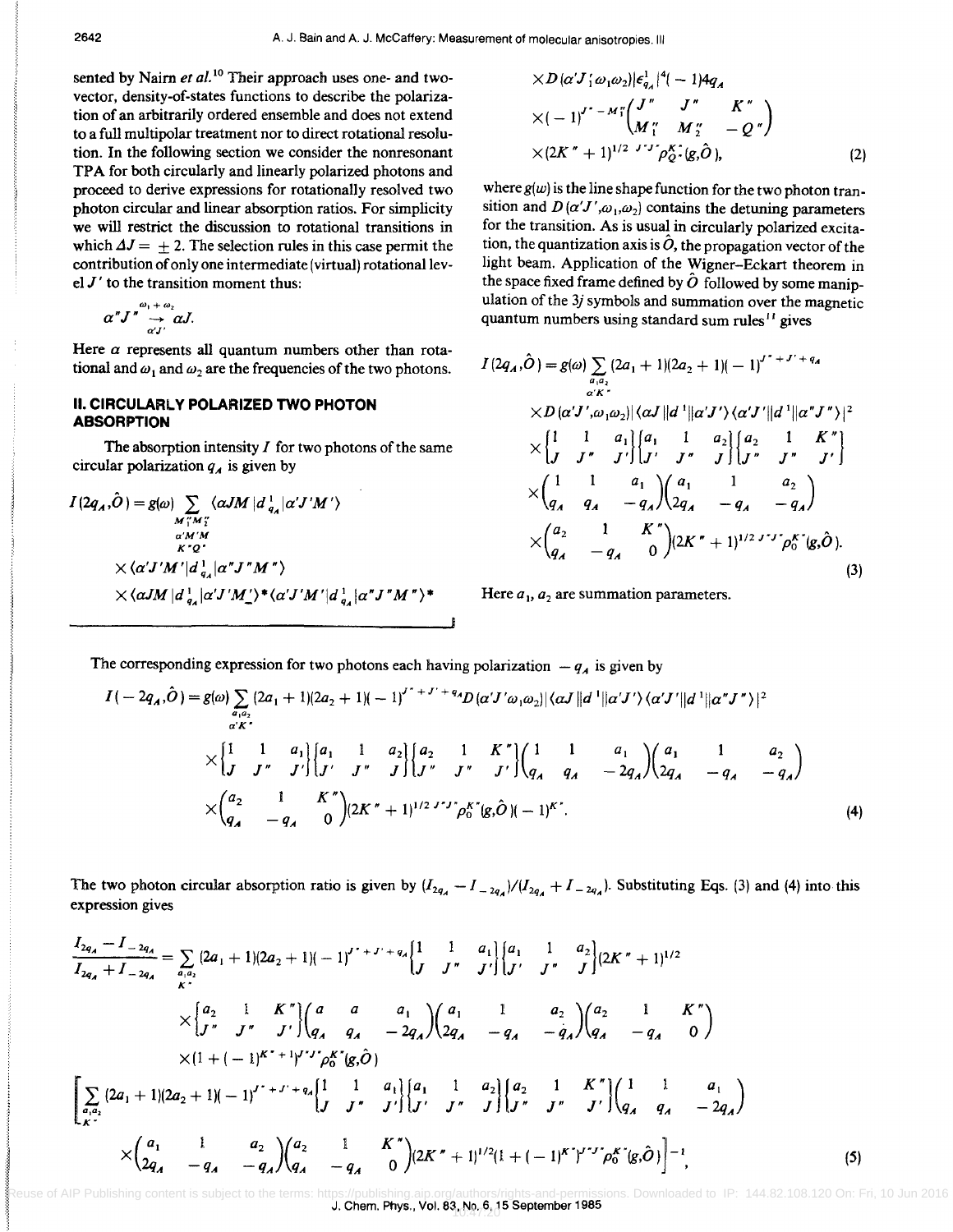all other quantities cancelling in the ratio.

This can be further simplified by noting that circularly polarized excitation for which  $q_A \equiv \pm 1$  the  $a_1$  parameter in the summation can only be 2. This gives

$$
\frac{I_{2q_A} - I_{-2q_A}}{I_{2q_A} + I_{-2q_A}} = \sum_{a_2K'} (2a_2 + 1)(-1)^{J^* + J^* + q_A} \begin{bmatrix} 2 & 1 & a_2 \\ J^{\prime} & J^{\prime \prime} & J \end{bmatrix} \begin{bmatrix} a_2 & 1 & K^{\prime \prime} \\ J^{\prime \prime} & J^{\prime \prime} & J^{\prime} \end{bmatrix}
$$

$$
\times \frac{\begin{pmatrix} 2 & 1 & a_2 \\ 2q_A & -q_A & -q_A \end{pmatrix} \begin{bmatrix} a_2 & 1 & K^{\prime \prime} \\ q_A & -q_A & 0 \end{bmatrix} (2K^{\prime \prime} + 1)(1 + (-1)^{K^* + 1})^{J^* J^*} \rho_0^{K^*} (g, \hat{O})}{\begin{bmatrix} \sum_{a_2K'} (2a_2 + 1)(-1)^{J^* + J^* + q_A} \begin{bmatrix} 2 & 1 & a_2 \\ J^{\prime} & J^{\prime \prime} & J \end{bmatrix} \begin{bmatrix} a_2 & 1 & K^{\prime \prime} \\ J^{\prime \prime} & J^{\prime \prime} & J \end{bmatrix}}{\begin{bmatrix} \sum_{a_2K'} (2a_2 + 1)(-1)^{J^* + J^* + q_A} \begin{bmatrix} 2 & 1 & a_2 \\ J^{\prime \prime} & J^{\prime \prime} & J \end{bmatrix} \begin{bmatrix} \sum_{a_2K'} (2a_2 + 1)(-1)^{J^* + J^* + q_A} \end{bmatrix}} \times \begin{pmatrix} 2 & 1 & K^{\prime \prime} \\ 2q_A & -q_A & -q_A \end{pmatrix} \begin{pmatrix} a_2 & 1 & K^{\prime \prime} \\ q_A & -q_A & 0 \end{pmatrix} (2K^{\prime \prime} + 1)^{1/2} (1 + (-1)^{K^*})^{J^* J^*} \rho_0^{K^*} (g, \hat{O}). \tag{6}
$$

The numerator contains solely the odd rank ground state multipoles  $K'' = 1$ , 3 while the denominator contains the even rank  $K'' = 0, 2, 4$  components. As was shown in earlier papers<sup>6-8</sup> the summations over the 6*j* symbols can be greatly simplified with reference to their algebraic forms for a particular excitation. The two photon circular absorption ratio will have the general form

$$
\frac{I_{2q_A} - I_{-2q_A}}{I_{2q_A} + I_{-2q_A}} = \frac{[B_1]^{J'J'} \rho_0^1(g,\hat{O}) + [B_3]^{J'J'} \rho_0^3(g,\hat{O})}{[B_0]^{J'J'} \rho_0^0(g,\hat{O}) + [B_2]^{J'J'} \rho_0^4(g,\hat{O}) + [B_4]^{J'J'} \rho_0^4(g,\hat{O})},\tag{7}
$$

where the B 's are determined by the *symmetry* of the excitation processes.

#### **III. LINEARLY POLARIZED TWO PHOTON ABSORPTION**

In calculating the two photon linear absorption ratio the most straightforward route is to calculate the absorption intensities in the two orthogonal axis systems  $z_1$  and  $z_2$  defined by  $I_{\parallel}$  and  $I_{\perp}$ , respectively. The measurement in  $z_2$  is then related to that in  $z_1$  by the appropriate rotational transformation, as in paper II on single photon linear dichroism. 2 For linearly polarized light the polarization vector  $\epsilon_z$  is  $\epsilon_0^1$  in a spherical basis and we simply need to put  $q_A = 0$  in Eq. (3). The absorption intensity in  $a_1$  is thus

$$
I_{\parallel} = I_{z_1} = g(\omega) \sum_{\alpha_1, \alpha_2} (2a_1 + 1)(2a_2 + 1)(-1)^{J^* + J^* + q_A}
$$
  
\n
$$
\times \begin{bmatrix} 1 & 1 & a_1 \\ J & J^* & J' \end{bmatrix} \begin{bmatrix} a_1 & 1 & a_2 \\ J^* & J^* & J \end{bmatrix} \begin{bmatrix} a_2 & 1 & K^* \\ J^* & J^* & J' \end{bmatrix}
$$
  
\n
$$
\times \begin{pmatrix} 1 & 1 & a_1 \\ 0 & 0 & 0 \end{pmatrix} \begin{pmatrix} a_2 & 1 & a_2 \\ 0 & 0 & 0 \end{pmatrix} \begin{pmatrix} a_2 & 1 & K^* \\ 0 & 0 & 0 \end{pmatrix}
$$
  
\n
$$
\times (2K^* + 1)^{1/2} J^* J^* \rho_0^K (g, z_1) [D(\alpha' J', \omega_1 \omega_2)]
$$
  
\n
$$
\times |\langle \alpha J || d^* || \alpha' J' \rangle \langle \alpha' J' || d^* || \alpha'' J^* \rangle|^2.
$$
 (8)

We have an identical expression for  $I_{z_2}(I_1)$  though of course it refers to a different coordinate frame. From the restrictions imposed by the 3*j* and 6*j* symbols, only  $J' J' \rho_0^0$ ,  $J' J' \rho_0^2$ , and  $J'J'\rho_0^4$  can contribute to the absorption intensity with respect to each frame. The multipoles in  $z<sub>2</sub>$  are related to those in  $z_1$  by the standard Euler rotation of  $\beta = \frac{\pi}{2}$  about their common *y* axis in the usual way:

$$
I^{\prime}J^{\prime}\rho_{0}^{K^{\prime}}(g,z_{2})=\sum_{Q^{\prime}}d_{0Q^{\prime}}^{K}\left(\Pi/2\right)^{J^{\prime}J^{\prime}}\rho_{Q^{\prime}}^{K^{\prime}}(g,z_{1}).
$$
\n(9)

Algebraic expressions for  $d_{00}^2$ . ( $\beta$ ) were given earlier.<sup>2</sup> For higher tensors the algebraic expressions are complex and



 $d_{OO}^{4}(\beta) = \frac{1}{6}(35 \cos^{4} \beta - 30 \cos^{2} \beta + 3)$ 

FIG. 1. Angular plots of  $d_{00}^{K}(\beta)$  where  $K = 1, 2, 3, 4$ . The angles for which  $d_{00}^{K}(\beta) = 0$  correspond to geometries between the ground state symmetry axis and the probe quantization axis for which the particular multipole  $K$ does not contribute to the absorption strength.

Reuse of AIP Publishing content is subject to the terms: https://publishing phys.rval.barking.barking.barking.com/permissions. Downloaded to IP: 144.82.108.120 On: Fri, 10 Jun 2016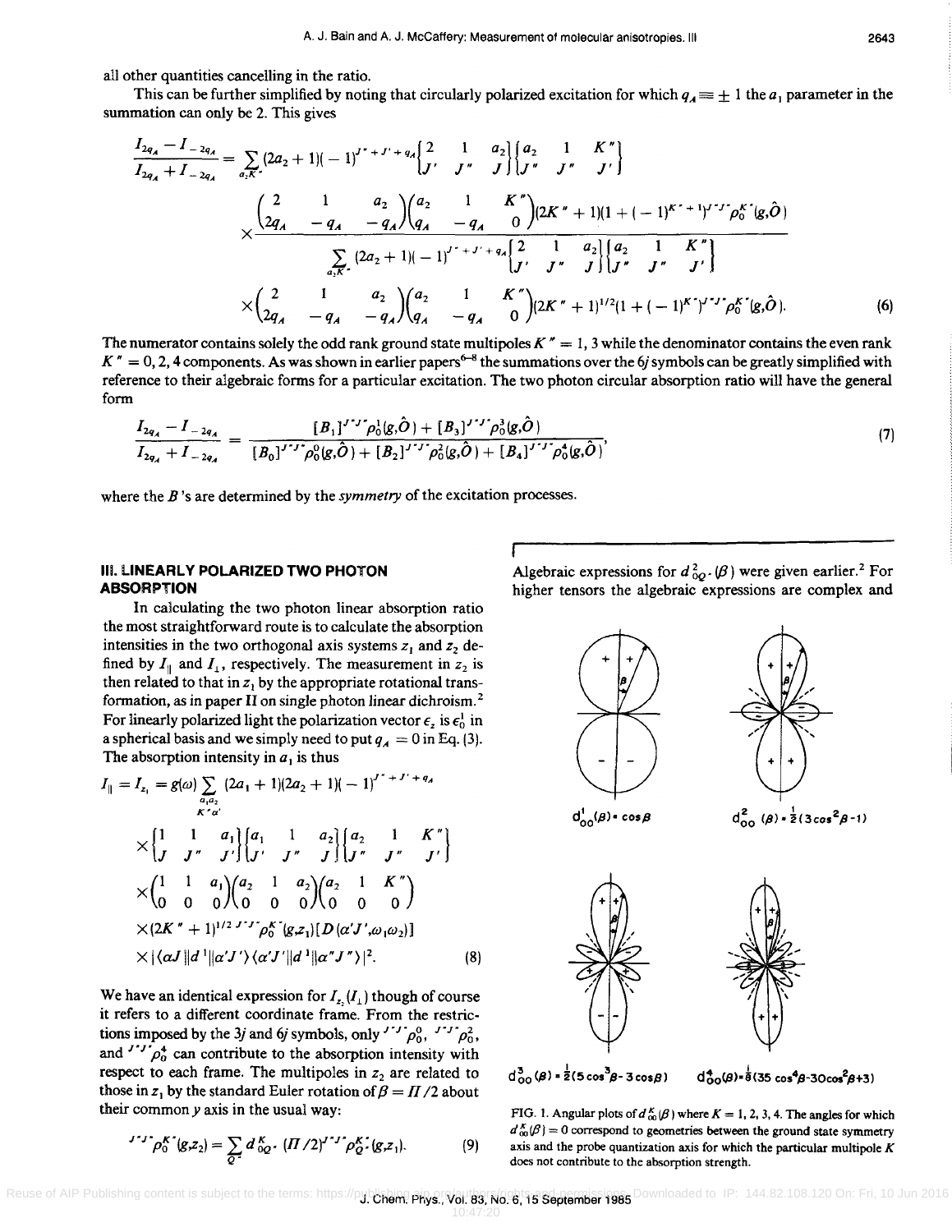extensive tables are given by Buckmaster and Chiu. 12 The relevant numerical values of  $d^4_{00'}(H/2)$  are

$$
d_{00}^4(\Pi/2) = 3/8, \quad d_{0\pm 1}^4(\Pi/2) = d_{0\pm 3}^4(\Pi/2) = 0,
$$
  
\n
$$
d_{0\pm 2}^4(\Pi/2) = -\sqrt{10}/8,
$$
  
\n
$$
d_{0\pm 4}^4(\Pi/2) = \sqrt{20}/8.
$$
\n(10)

Thus if the ground state multipole distribution is not axially symmetric about  $z_1$ , there will be contributions to the absorption measured in  $z_2$  from  $I^{\prime}J^{\prime}\rho_{\pm 2}^2(g,z_1)$ ,  $I^{\prime}J^{\prime}\rho_{\pm 2}^4(g,z_1)$  $J'J'_{\pm 4}(g,z_1)$  as well as the axially symmetric components  $\int_{0}^{K} (g,z_1)$ .

The linear absorption ratio under these circumstances is given by

$$
\left(\frac{I_{\parallel}-I_{\perp}}{I_{\parallel}+I_{\perp}}\right)_{\text{TPA}} = \sum_{a_i a_j k'} (-1)^{j'+j'} (2a_1+1)(2a_2+1) \begin{bmatrix} 1 & 1 & a_1 \\ J & J'' & J' \end{bmatrix} \begin{bmatrix} a_1 & 1 & a_2 \\ J' & J'' & J \end{bmatrix}
$$
  
\n
$$
\times \begin{bmatrix} a_2 & 1 & K'' \\ J'' & J'' & J' \end{bmatrix} \begin{bmatrix} 1 & 1 & a_1 \\ 0 & 0 & 0 \end{bmatrix} \begin{bmatrix} a_1 & 1 & a_2 \\ 0 & 0 & 0 \end{bmatrix} \begin{bmatrix} a_2 & 1 & K'' \\ 0 & 0 & 0 \end{bmatrix} (2K''+1)^{1/2}
$$
  
\n
$$
\times \begin{bmatrix} J^{*J'} \rho_0^{K'}(g,z_1) - \sum_{Q'} d_{QQ'}^{K}(H/2)^{J'J'} \rho_0^{K'}(g,z_1) \\ J^{*'} & J^{*'} \end{bmatrix}
$$
  
\n
$$
\left[ \sum_{a_i a_j K'} (-1)^{J^*+J'} (2a_1+1)(2a_2+1) \begin{bmatrix} 1 & 1 & a_1 \\ J & J'' & J' \end{bmatrix} \begin{bmatrix} a_1 & 1 & a_2 \\ J^{*'} & J'' & J \end{bmatrix} \begin{bmatrix} a_1 & 1 & a_2 \\ J^{*'} & J'' & J \end{bmatrix} \right]
$$
  
\n
$$
\times \begin{bmatrix} a_2 & 1 & K'' \\ J'' & J'' & J' \end{bmatrix} \begin{bmatrix} 1 & 1 & a_1 \\ 0 & 0 & 0 \end{bmatrix} \begin{bmatrix} a_1 & 1 & a_2 \\ 0 & 0 & 0 \end{bmatrix} \begin{bmatrix} a_2 & 1 & K'' \\ 0 & 0 & 0 \end{bmatrix} (2K''+1)^{1/2}
$$
  
\n
$$
\times^{J^{*J'} \rho_0^{K''}(g,z_1) + \sum_{Q'} d_{QQ'}^{K}(H/2)^{J^{*J'}} \rho_0^{K'}(g,z_1) \end{bmatrix}^{-1}.
$$
  
\n(11)

When the ground state ensemble possesses axial symmetry about  $z_1$  we have

$$
\left(\frac{I_{\parallel}-I_{\perp}}{I_{\parallel}+I_{\perp}}\right)_{\text{TPA}} = \sum_{a,a,x'} (-1)^{J'+J'} (2a_1+1)(2a_2+1) \begin{bmatrix} 1 & 1 & a_1 \\ J & J'' & J' \end{bmatrix} \begin{bmatrix} a_1 & 1 & a_2 \\ J' & J'' & J \end{bmatrix}
$$
  
\n
$$
\times \begin{bmatrix} a_2 & 1 & K'' \\ J'' & J'' & J' \end{bmatrix} \begin{bmatrix} 1 & 1 & a_1 \\ 0 & 0 & 0 \end{bmatrix} \begin{bmatrix} a_1 & 1 & a_2 \\ 0 & 0 & 0 \end{bmatrix} \begin{bmatrix} a_1 & 1 & K'' \\ 0 & 0 & 0 \end{bmatrix}
$$
  
\n
$$
\times (2K''+1)^{1/2 J'J'} \rho_0^{K''}(g,z_1) \begin{bmatrix} 1 & -d_0^{K''}(I/2) \end{bmatrix}
$$
  
\n
$$
\left[\sum_{a,a,x'} (-1)^{J''+J'} (2a_1+1)(2a_2+1) \begin{bmatrix} 1 & 1 & a_1 \\ J & J'' & J' \end{bmatrix} \begin{bmatrix} a_1 & 1 & a_2 \\ J' & J'' & J' \end{bmatrix} \begin{bmatrix} a_2 & 1 & K'' \\ J' & J'' & J' \end{bmatrix} \right]
$$
  
\n
$$
\times \begin{pmatrix} 1 & 1 & a_1 \\ 0 & 0 & 0 \end{pmatrix} \begin{bmatrix} a_1 & 1 & a_2 \\ 0 & 0 & 0 \end{bmatrix} \begin{bmatrix} a_2 & 1 & K'' \\ 0 & 0 & 0 \end{bmatrix} (2K''+1)^{1/2 J'J'} \rho_0^{K''}(g,z_1) \begin{bmatrix} 1+d_0^{K''}(I/2) \end{bmatrix} \right],
$$
 (12)

where

$$
d_{00}^{0}(\beta) = 1,d_{00}^{2}(\beta) = \frac{1}{2}(3\cos^{2}\beta - 1),d_{00}^{4}(\beta) = \frac{1}{8}(35\cos^{4}\beta - 30\cos^{2}\beta + 3).
$$
\n(13)

The summations over the *6j* symbols are greatly simplified if the appropriate algebraic forms are used. The linear absorption ratio can be written in a general form which is analogous to the circular absorption ratio, Eq. (7),

$$
\left(\frac{I_{\parallel}-I_{\perp}}{I_{\parallel}+I_{\perp}}\right)_{\text{TPA}} = \frac{[B_2]^{J'J'}\rho_0^2(g,z_1) + [B_4]^{J'J'}\rho_0^4(g,z_1)}{[B_0]^{J'J'}\rho_0^0(g,z_1) + \frac{1}{3}[B_2]^{J'J'}\rho_0^2(g,z_1) + \frac{5}{11}[B_4]^{J'J'}\rho_0^4(g,z_1)}.
$$
\n(14)

As can be seen the  $K'' = 3$  state moment does not contribute to the linear TPA ratio.

### IV. "MAGIC ANGLE" CONSIDERATIONS values of  $\beta$  for which  $d^4_{\alpha\alpha}(\beta)$  is zero; these being,

An examination of Eq.  $(13)$  shows that in addition to the well known settings of  $\beta = 54.7^{\circ}$  to remove the alignment contribution,<sup>3</sup> there are analogous geometries for which the absorption will contain no hexadecapole term. These are the

$$
\beta_4 = 30.556^{\circ}, 70.124^{\circ}, 109.875^{\circ}, 149.444^{\circ}. \tag{15}
$$

Thus if we perform a two photon linearly polarized absorption measurement at a polarization setting of  $\beta_4$  to the

AIP Publishing content is subject to the terms: https://publishing.aip.org/authors/rights-and-permissions. Downloaded to IP: 144.82.108.120 On: Fri, 10 Jun 2016 J. Chem. Phys., Vol. 83, No. 6, 15 September 1985